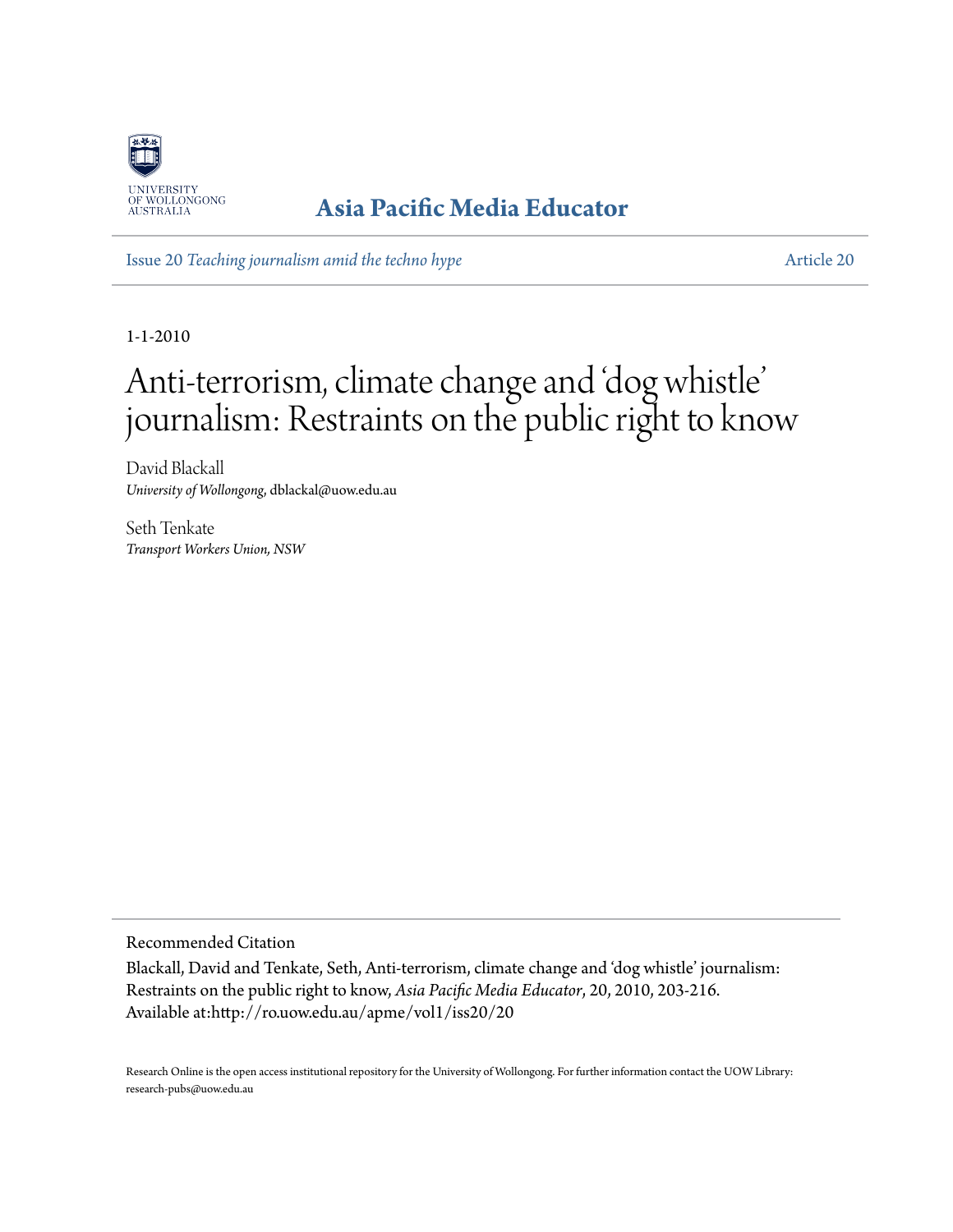## Anti-terrorism, climate change and 'dog whistle' journalism: Restraints on the public right to know



**David Blackall** University of Wollongong, NSW dblackal@uow.edu.au



**Seth Tenkate** Transport Workers Union, NSW

The original message on the 'paradigm of prevention', which obliges government to address the emergency from terrorism, was first coined by former US Attorney General John Ashcroft. Soon after, Australian Prime Minister of the day John Howard was to follow Ashcroft's call. The new Labor government in 2007 deployed a fresh strategy: 'the precautionary principle' where government justifies further intrusive measures to confront the emergencies of climate change. This silent messaging as placed in the news media, by inclusion or omission of certain facts, can be traced and exposed to reveal a quietly agreed process to influence the public to imagine the worst without solid evidence. While such hidden messages will continue to shape public opinion and cause obfuscation, journalism educators can develop learning experiences so their students can notice the detail. This paper explores how journalism educators can work with the realities of the news media, which fan public fear of imagined catastrophes on behalf of governments. Students can very quickly learn to join the dots through meticulous discourse analysis coupled with simple computer assisted research - something the compliant mainstream news media seems unable to apply in its normative role as a 'watchdog' of government.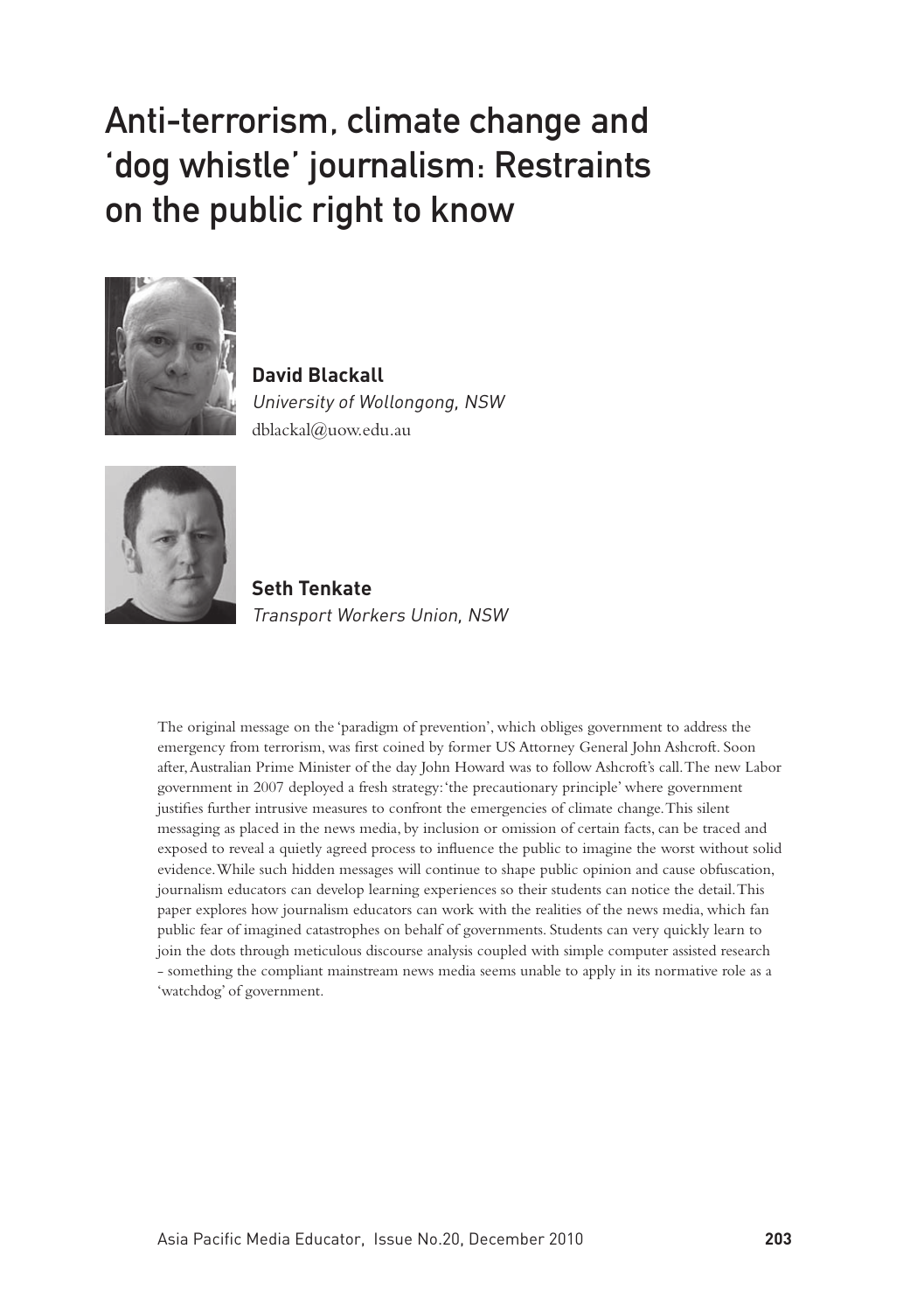### The dog whistle: Under the radar, yet being obeyed

**January 2010:** A number of old stories re-emerged with new relevance in the media. With interplay of government spin, obfuscation and omission, these stories converged in creating fear, confusion and heightened emergency. One of such stories was former UK Prime Minister Tony Blair's revelation in the Chilcot Inquiry into the Iraq war that the file on the alleged suicide of weapons expert Dr David Kelly was embargoed for 70 years.<sup>1</sup> The file would have contained Kelly's medical record and coroner's report on the cause of death. Microbiologist Dr Kelly was most likely to have known if Iraq really had weapons of mass destruction, the primary justification for the 2003 invasion of Iraq. The news media failed to adequately question the implications of the Hutton Inquiry's 70-year embargo. Journalism failed to scrutinize the implications of this with the clarity and diligence required of journalists whose 'first obligation is to the truth' (Kovach & Rosenstiel, 2001).

At around the same time, scientists at the Climate Research Unit (CRU), University of East Anglia (UK), were under investigation<sup>2</sup> for alleged scientific fraud<sup>3</sup> and for avoiding a legal obligation to reply to Freedom of Information applications for release of their raw scientific data.<sup>4</sup> Again the mainstream news media failed to effectively report this<sup>5</sup> despite news of the Dutch government relying on the main critic of CRU, the blog '*wattsupwiththat*', to show that a 'United Nations report wrongly claimed that more than half of the Netherlands is currently below sea level'. 6

In the lead-up to the Copenhagen Summit in December 2009, instead of due diligence and balance in reporting, the English speaking public witnessed advocacy <sup>7</sup> in journalism relating to climate change. <sup>8</sup> This overstated a looming emergency of catastrophic rising temperatures with subsequent rising sea levels from melting glaciers <sup>9</sup> and polar ice caps.<sup>10</sup>

**January 20, 2010:** Four Australian passports were used by Israel's Mossad in the assassination of Hamas commander, Mahmoud al-Mabhouh, in his Dubai hotel room. Again failing to serve the public right to know, the Australian media missed the opportunity to adequately provide relevant background to the news story. This failing continued to May 2010 when Australian Foreign Minister, Stephen Smith, said in Parliament that Israel was responsible for faking the passports. He then requested a member of the Israeli Embassy be withdrawn from Australia.

The critical background in the public interest was that in 2004 New Zealand had convicted and jailed two Mossad agents, Uriel Kelman and Eli Cara, for their attempts to falsely obtain New Zealand passports. Public right to know imperatives are further reinforced in the reality that Australia and Israel are allies and share intelligence. In 2005, Israeli diplomat Amir Laty was expelled from Australia and this was said to be in response to his inappropriate and aggressive pursuit of women, including a Defence Department employee. It was also reported that another woman of interest to Laty was the daughter of federal Attorney-General Philip Ruddock. In 'More sinister reasons for diplomat's expulsion', journalist Mark Forbes wrote in *The Sun-Herald:*

The matter attracted the interest of the Federal Police and ASIO, highly sensitive to the risks of identity fraud after September 11, 2001. Another element of the NZ case would have alarmed ASIO: Mr Cara was operating as a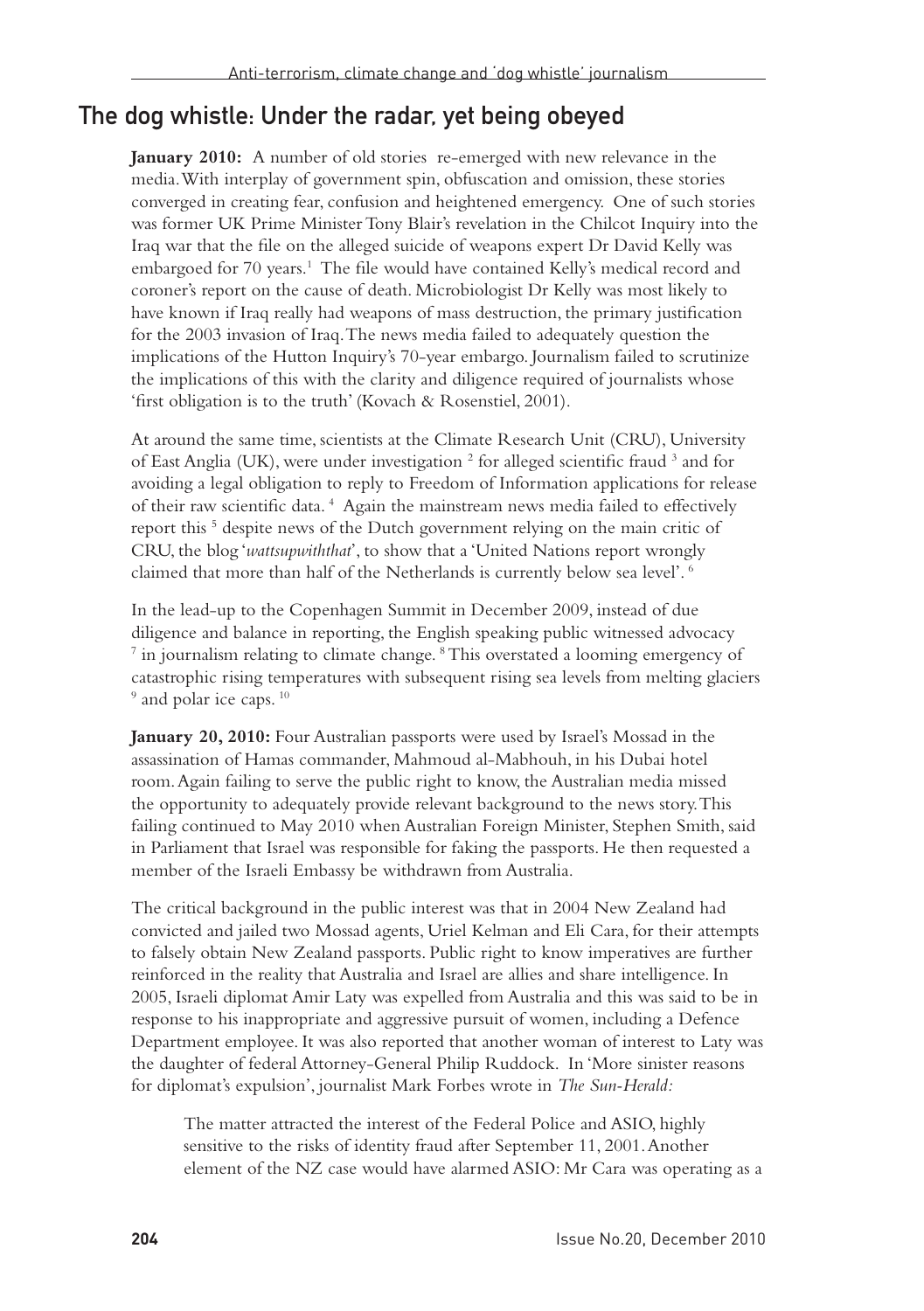travel agent in Sydney and probably working for Mossad. And who appears to have been his embassy contact? Amir Laty.

**Sydney 2006:** Eminent defence lawyer and critic of Australian laws in response to the war on terror, Phillip Boulten SC, opened artist Debra Dawes' exhibition, 'Cover Up'. Dawes' installation, using military-purpose snow-camouflage coupled with her art on paper, explored the metaphoric potential of camouflage as deception. Boulten's speech was recorded by Blackall and uploaded to YouTube, entitled *Dog Whistle:* <sup>11</sup>

Dog whistle. A very apt term that describes a range of hidden messages enunciated clearly, but inaudibly by politicians ... camouflage. There have been some very good exponents of the dog whistle. Peter Reith was the Minister for Industrial Relations (1996-97) who conspired with right-wing ideologues to smash unionised labour on the waterfronts. 12 He called this 'industry reform'. The hounds could hear the true message and responded. Philip Ruddock abolished many procedural safeguards for refugees and asylum seekers and made an art of incarcerating Muslim men, women and children who had committed no crimes. He called this 'border protection'. The dogs knew what he really meant. John Howard talked of the type of people who would throw their children overboard 13 and the dogs heard it clearly as the signal to keep callous and dangerous Muslims out of Australia.

**Sydney 2010:** A speech by Australian Broadcasting Corporation Chair, Maurice Newman, expanded the notion of dog whistle to incorporate ideological conformism. Speaking to ABC staff, Newman described this sort of propaganda as being politically encoded - essentially 'dog whistle journalism'.

He quoted Chris Uhlmann's ABC blog posted last October, *In praise of the sceptics,*  which is no longer accessible (Newman, 2010).

Climate science we are endlessly told is 'settled' … but to make the perfectly reasonable point that science is never settled risks being branded a 'sceptic' or worse a 'denier' …one of those words, like 'racist', which is deliberately designed to gag debate…You can be branded a denier if you accept the problem and question the solutions (Uhlmann 2009).

Some currently accessible blogs carry accusations that Uhlmann had committed heresy against the ABC.

Reporting on climate science has also failed to examine the federal government's proposed and postponed legislation as contained in the Emissions Trading Scheme (ETS). A most disturbing aspect is the absence of the usual checks and balances in law, necessary in curbing the potential for malpractice in surveillance and policing within the carbon trading scheme. News-media's failure in analysing the harshness in the proposed laws is further testimony to the issue of climate change generally being under scrutinised. The dog whistle as applied to terrorism, fanning fear of Muslims, is now relevant to the proposed Carbon Pollution Reduction Scheme legislation (CPRS) within the ETS. Sections of law work as they do for suspected terrorists. In essence, the laws are as severe as the Anti Terror Legislation or the National Security Information Act. Journalism has failed to ask why such severity is necessary.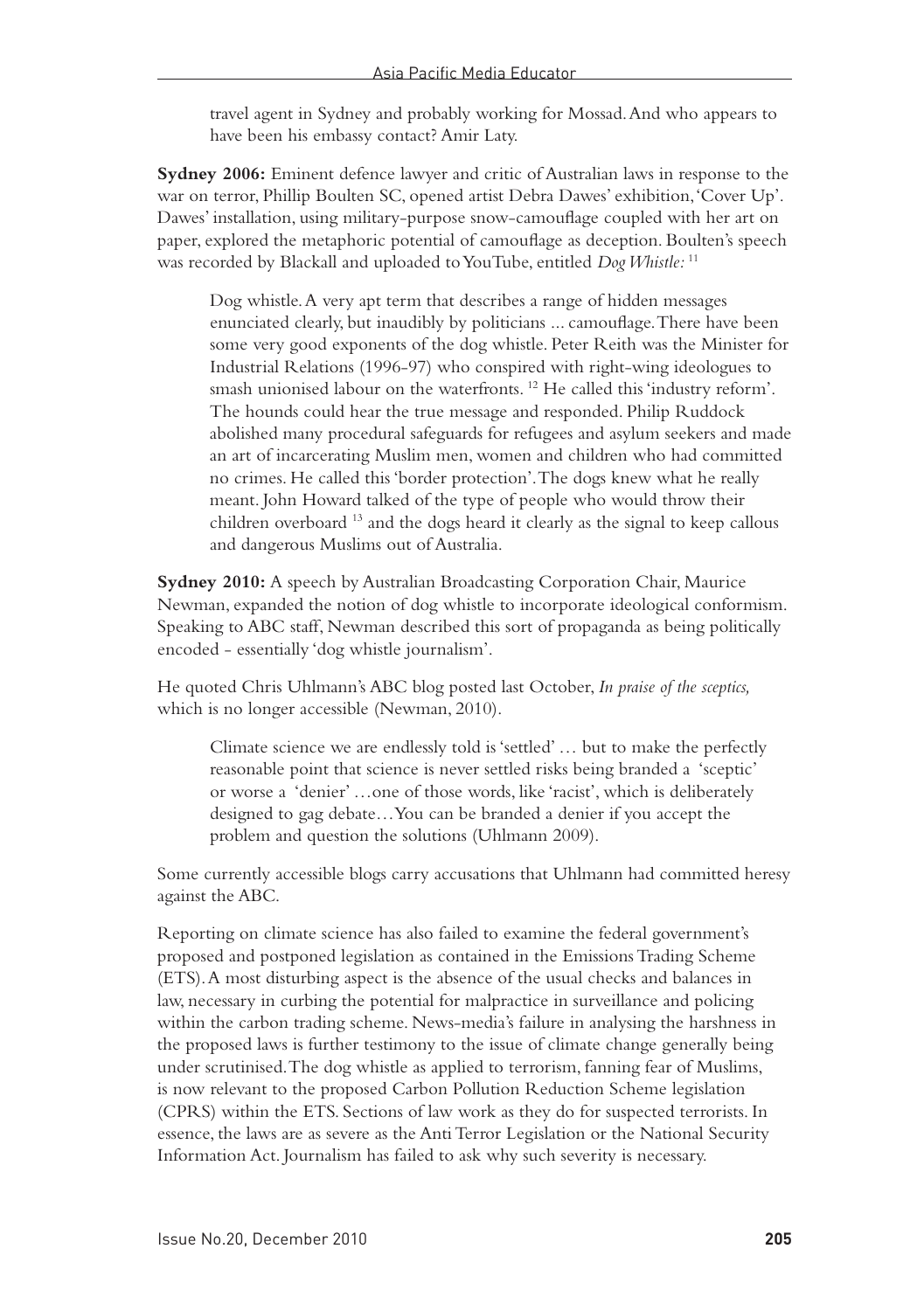**March 2009:** Tim Wilson of the Institute of Public Affairs sent a press release to major news sources to expose the severity of the CPRS 2009 in a number of clauses, which cuts into centuries of law and jurisprudence. He cited parts of the Bill, demonstrating how it will enshrine in law, that anyone suspected of emitting too much carbon: their right to silence is abolished (clause 311-3), their right not to incriminate themselves is abolished (clause 300-1) and the onus of proof is reversed. A citizen suspected of such crimes will also need to prove they're innocent instead of a court proving they're guilty (clause 336-3). This amounts to a disappearance of habeas corpus. In the third 2010 version of the Bill, severity in some sections was hardened.

This follows a precedent set by the Australian Climate Change Regulatory Authority Bill, which removes the right to privacy, and that the government may pass on private information about Australian citizens, perhaps as journalists writing about such issues, to foreign governments (clause 48-1(r)), and the United Nations (clause 48-1(s)). In response to our question of how many parties in the news media responded to the contents of his release, Wilson replied: 'As far as I am aware it didn't get any media coverage'.

*The Age,* however, reported on June 12, 2009 ('Federal police to enforce greenhouse law') that police will enforce greenhouse emission laws under the proposed CPRS, but will do so without extra resources:

AFP Association chief Jim Torr told News Limited newspapers. "The government is effectively saying to us, ignore other crime types". 14

**August, 2010:** The science on which carbon trade is justified continues to be found wanting, with limited news or scrutiny of alleged errors. For a decade, at least one satellite recording earth temperatures has been malfunctioning with hot spikes in temperatures as relayed to earth. US government National Oceanic and Atmospheric Administration (NOAA) program coordinator, Chuck Pistis, recently confirmed that faulty data has been stopped from being streamed directly to climate modeling.

Launched September 2000, 'NOAA-16' is still operational in a sun-synchronous orbit 849 km above the Earth. It provides automated data feed of surface temperatures, which are streamed into climate computer models. The Wisconsin area and Lake Michigan in particular had recorded false temperature readings at well above the boiling point of water.

Such flawed data has been used from many ground measuring stations. While some stations being sourced throughout the world didn't exist, others offered confused and affected data. Some raised temperatures were in response to urbanisation around many weather stations. Airport recording stations are gradually encroached by development. Air-conditioning and support engines pump hot exhaust and so raise temperatures around stations. Concrete, masonry and asphalt in car parks absorb heat from the sun throughout the day and re-radiate that heat at night, thus elevating readings in nearby measuring stations. Unaffected rural stations have generally shown decades of consistent temperatures. News media have failed to explain or examine these simple anomalies.

Jounalists also fail to explain that approximately 135 giga-tonnes of carbon in atmospheric carbon dioxide mix with oceans each year; 6 to 8 giga-tonnes of this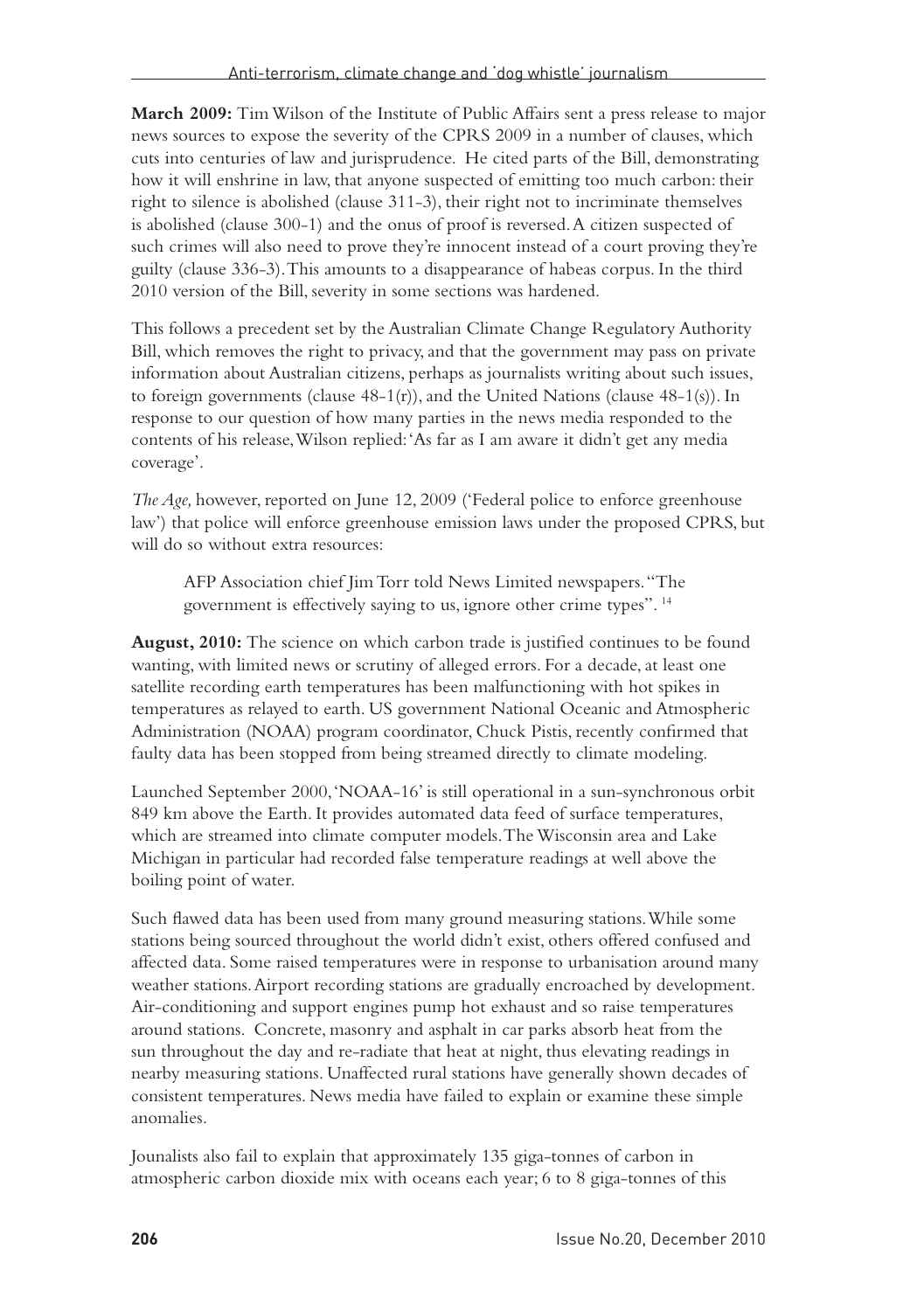carbon is human derived, less than 6% of total ocean exchange. Thus, only 6% of total carbon can be reduced by an ETS, taxes or forest offsets - simply ineffective.

### The dog whistle as a political technology shaping public policy

Boulten explains that successive governments all attempt to convince people that they're working towards the creation of a stable, just and secure political environment:

. . . governments have declared a seemingly never ending war on terror. In reality, what they are doing is establishing the basis for a never ending state of fear, where supposedly only those in power have the ability to keep people safe and secure (Boulten, 2006).

**2007:** Accountant Vinayagamoorthy, Tamil community newspaper editor Yathavan, and financial planner Rajeevan, were each charged with being members of and providing support to the Liberation Tigers of Tamil Eelam. The Tamil Tigers or LTTE is a listed terrorist organisation. Victorian Police held a press conference outlining details of the men's alleged crimes before they faced court and before one of them was formally charged. It was reported on the day of the arrest that, even though police held a press conference alleging the men were using funds raised for tsunami victims to instead fund a terrorist group, it would be 48 hours before Vinayagamoorthy's lawyer, Rob Stary, would be given details of the charges so he could apply for bail.

The dog whistle went further in the case of Vinayagamoorthy and Yathavan. On May 1, one month after their arrest, the Department of Foreign Affairs and Trade renewed its travel warning to Sri Lanka, which reinforced the danger of LTTE. The advisory warned travelers of the 'tensions between the government of Sri Lanka and the Tamil Tigers' even though the Australian government's level of alertness for the country in general did not appear to change and no other advisories from other countries were issued at the time. The alert was timely, reminding Australians that the Tamil men as charged were more dangerous to Australians than the Sri Lankan fans and cricket team touring Australia for four matches from October 27, 2007 to March 7, 2008. Later the charges against the three, of being members of a terrorist organization, were dropped.

By March 2010 the case was over. The three Australians were free but had criminal convictions with good behaviour bonds after pleading guilty to funding the Tamil Tigers. The Supreme Court judge, Paul Coghlan acknowledged that the three men did not accept LTTE as a terrorist organisation. However, in their controlling of the Australian humanitarian branch of LTTE and in sending funds, they risked those funds being channeled to military purposes.<sup>15</sup>

The court heard all three anguished over their country's civil war and wanted to provide humanitarian assistance. Given the multi-million dollar investigation by the Australian Federal Police on the case, defence lawyer Rob Stary argued for an inquiry into the way such cases were initiated. He said the police and security services tended to interpret the laws in the strictest of ways and so he called for a review of the terrorism laws.

In an interview with Monica Attard on ABC Radio National Sunday Profile, Arumugam Rajeevan identified the dog whistle at work in maintaining a public perception of heightened emergency. He was arrested near Penrith, after his car had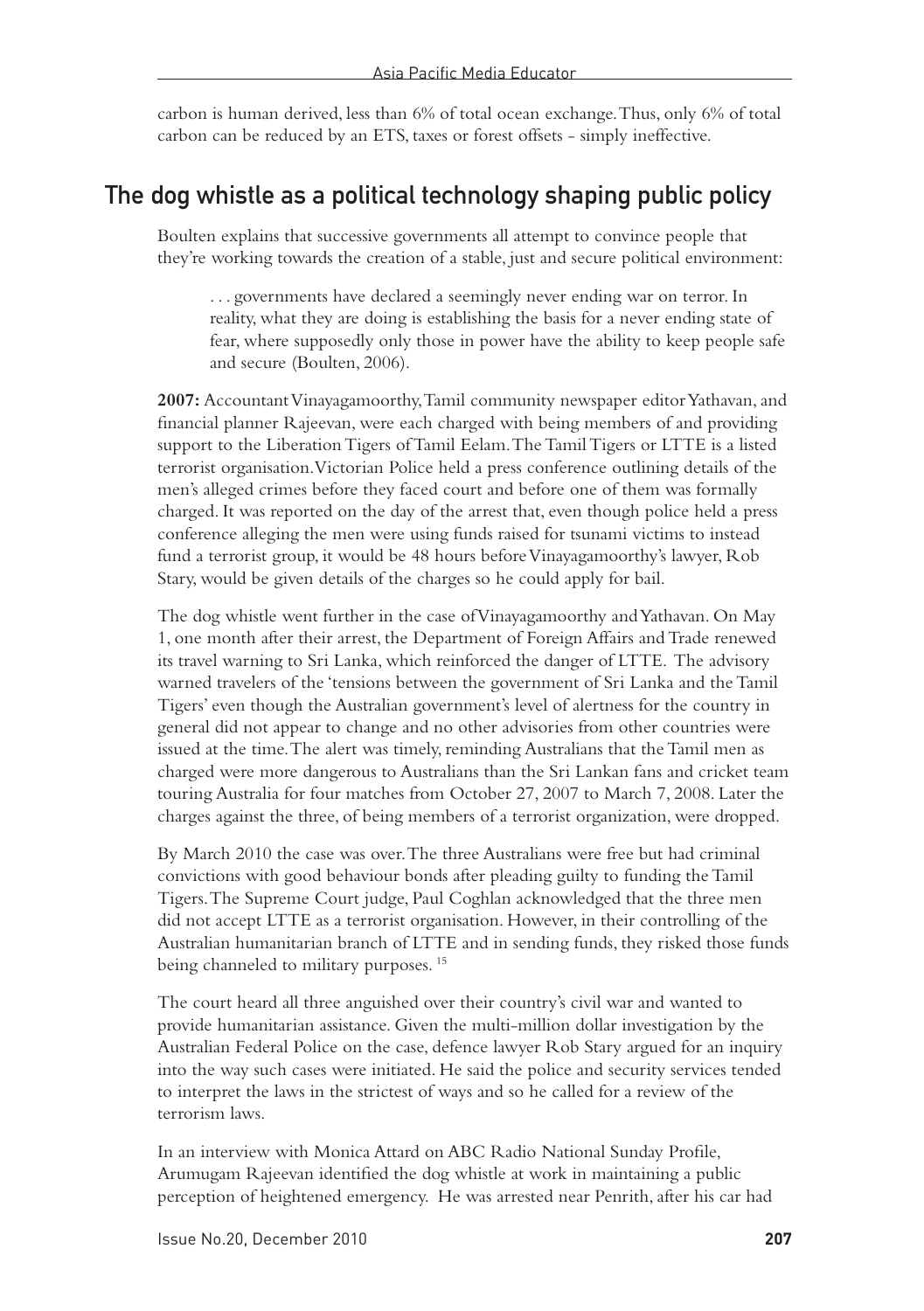been followed and surrounded by a cavalcade of unmarked police cars. The officers were shouting and training their weapons on him as he was told to lay face down on the road and be handcuffed.

You know I would have expected people coming and having a chat about these things at my house or at my office or whatever. But you don't expect these things to happen in the middle of the road and in a busy street in Penrith in broad daylight (Rajeevan, 2010).

Attard asked Rajeevan about the AFP traveling to Sri Lanka to investigate and collect evidence for the case. Rajeevan replied: "I believe there was a political agenda and . . . the AFP was serving the interests of a third party; in this case the interests of Sri Lanka as opposed to serving the national interests of Australia".

In 2005, 13 men were arrested in Melbourne and nine in Sydney - all charged with terrorism offences. They were to become known as the 'Barwon 13' and the 'Goulburn 9' respectively, after their places of incarceration. Then Victorian Premier, Steve Bracks, was heavily quoted saying that the arrests had 'probably disrupted the most serious preparation for a terrorist attack that we have seen in Australia'. However, a lawyer of one of the accused was quick to point out that 'his clients had not been charged with planning a terrorist attack, but only with membership in a terrorist organisation' (Bonner, 2005).

That Victorian Premier Bracks and others who echoed his sentiments at the time, including the media, were likely to be prejudicing a fair trial was evident in the sentencing remarks of the trial judge. After a long jury trial that concluded in September 2008, seven men were sentenced on February 3, 2009 by Justice Bongiorno on the basis that the group 'led by Benbrika encouraged and / or took some act towards the commission of a terrorist act some time in the future on an as yet undetermined target' (R v Benbrika & Ors (2009) VSC 21 at para 42).

Melbourne terrorism suspect, Joseph ('Jihad' Jack) Thomas also faced such problems at his first trial when he was charged with being associated with a terrorist organisation. In *Key witness statement withheld from Jack Thomas's lawyers,* ABC Radio's Alison Caldwell reported that the AFP had withheld evidence of an interview with convicted American terrorist, John Walker Lindh. This evidence stated that the Afghan Taliban ran the Al-Farooq training camp in Afghanistan where Thomas had trained. In court, the prosecution claimed the camp was run by al-Qaeda (Caldwell, 2006).

For Thomas, it was a worse offence to be training with a terrorist organisation rather than with the armed forces of a country receiving aid from Australia's closest ally, the United States. However for thorough researchers the information was in the public domain. Robert Scheer wrote in *Drug War Led Bush Astray Before 9-11,* that the United States gave the Taliban US\$43 million in May 2001 (*The Nation,* 14 April, 2004). In October 2008, in Thomas's subsequent trial, he was acquitted of receiving funds from al-Qaeda, but convicted of falsifying his passport.

In Blackall's video *Dog Whistle* Boulten names others he feels are heeding the call and repeating the message. Pointing out Sheik Taj Din al-Hilali's 'ill considered and generally regarded to be offensive comments' on the status of women, 16 Boulten (*ibid*) reminds us of 'calls from Ms [Pru] Goward, still supposedly an independent senior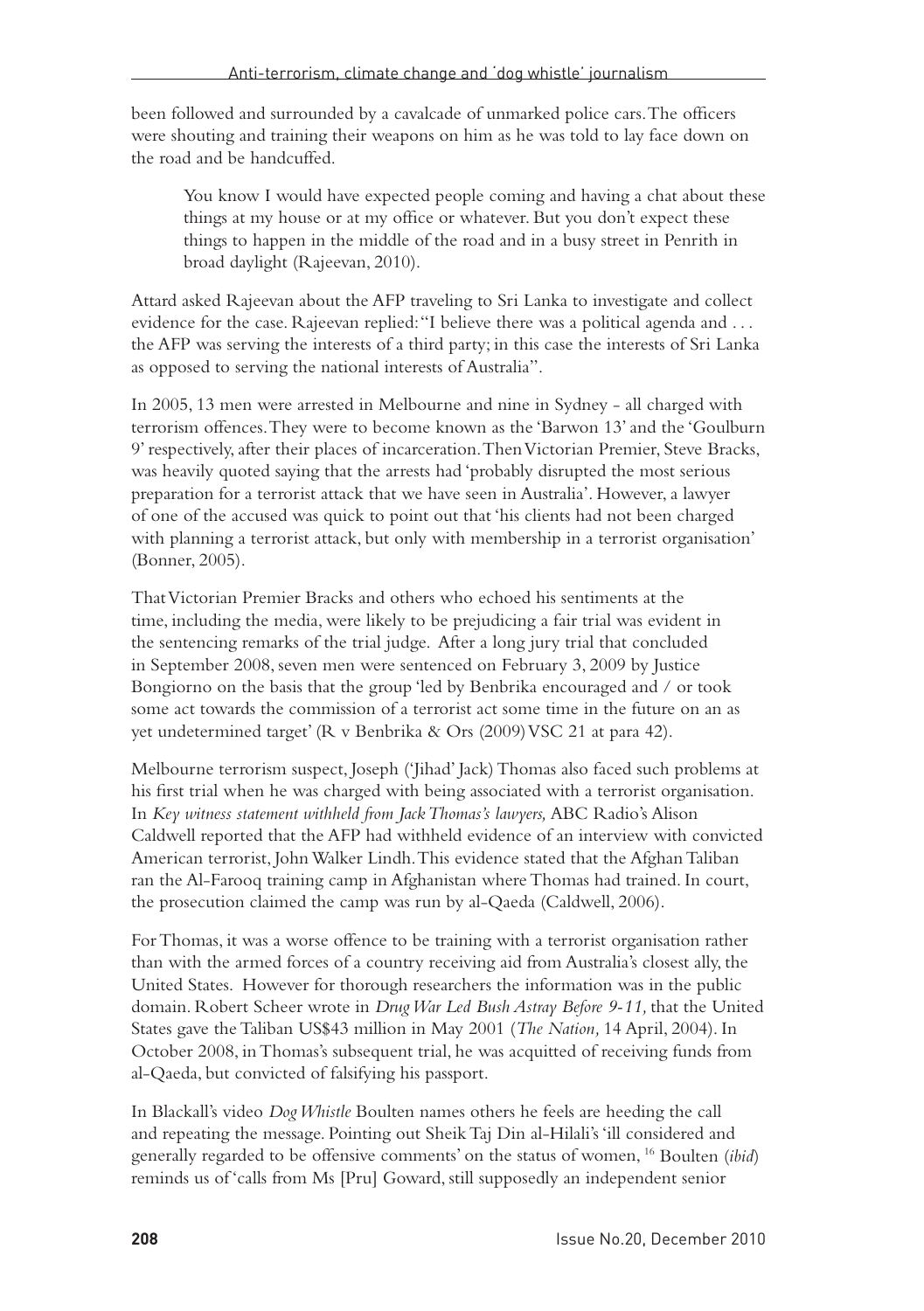government official, for Sheik Hilaly's prosecution for inciting rapists … The double standard is easy to see – it is not well camouflaged.'

At the time, Goward was not just an independent senior government official, but seeking pre-selection for a safe Liberal seat in the New South Wales election in March 2007. She had already lost a pre-selection for the seat of Epping, but instead won for the seat of Goulburn on the NSW Southern Highlands. In media interviews, Goward called on Sheik Hilali to be deported for his comments (Leys, 2006). The dog whistle was again at work. Quoted in the media as Sex Discrimination Commissioner rather than a candidate in the upcoming NSW elections, Goward was forced to admit she didn't know the Sheik's residency status and could well have been calling for the deportation of an Australian citizen.

#### The media running with the dogs

But it is the case of Dr Mohamed Haneef where the parallels become so entwined to the extent that the media run with the pack and is obedient to the call. The dog whistle is always heard louder in the lead up to an election. NSW Director of Public Prosecutions, Nicholas Cowdery QC, pointed out that in the lead up to elections, crime becomes more obvious. "Elections cause crime waves," he wrote. "They must – listen to the candidates! … We could obviously go a long way to reducing crime by not having elections" (Kerr, 2003). Dr Haneef discovered this in the lead up to the 2007 Federal election.

On 18 July 2007, Queensland barrister, Stephen Keim, leaked the full transcript to the media of a record of interview by the Australian Federal Police (AFP) with his client, Dr Mohamed Haneef. The source of the information was not revealed in *The Australian,* which published the interview, causing widespread speculation. As reported in *The Australian*'s media section the day after the leak: 'Instead of debating the contents of the 142-page transcript … [media commentators and] critics were carping about the identity of the anonymous sources' (Meade, 2007).

The transcript of the interview was also displayed on *The Australian*'s website, but was removed only hours after being uploaded, with an editor telling the *New York Times* that there had been 'tremendous pressure' from the government (Bonner, 2007). AFP Commissioner, Mick Keelty, called the editor of *The Australian*, Chris Mitchell, on the morning of the leak inquiring of its source.

And if Chris Mitchell, the editor of *The Australian* assures me that it was not the AFP, and he … I spoke to him earlier this morning and in fact I said to him that if I'm asked publicly today I'll declare his name and the fact that he's provided me with that information, and he was … he had no difficulty with that (Keelty *ABC Radio National AM*, 2007).

The online publication, *Crikey.com*, was quick to question the move by Mitchell, with Margaret Simons asking:

What is Mitchell doing entering into this conversation with Keelty given that almost any discussion of sources is dangerous for journalists since it necessarily narrows the field of suspects? So the great unasked question at present is why the editor and reporters of *The Australian* aren't having their doors kicked in as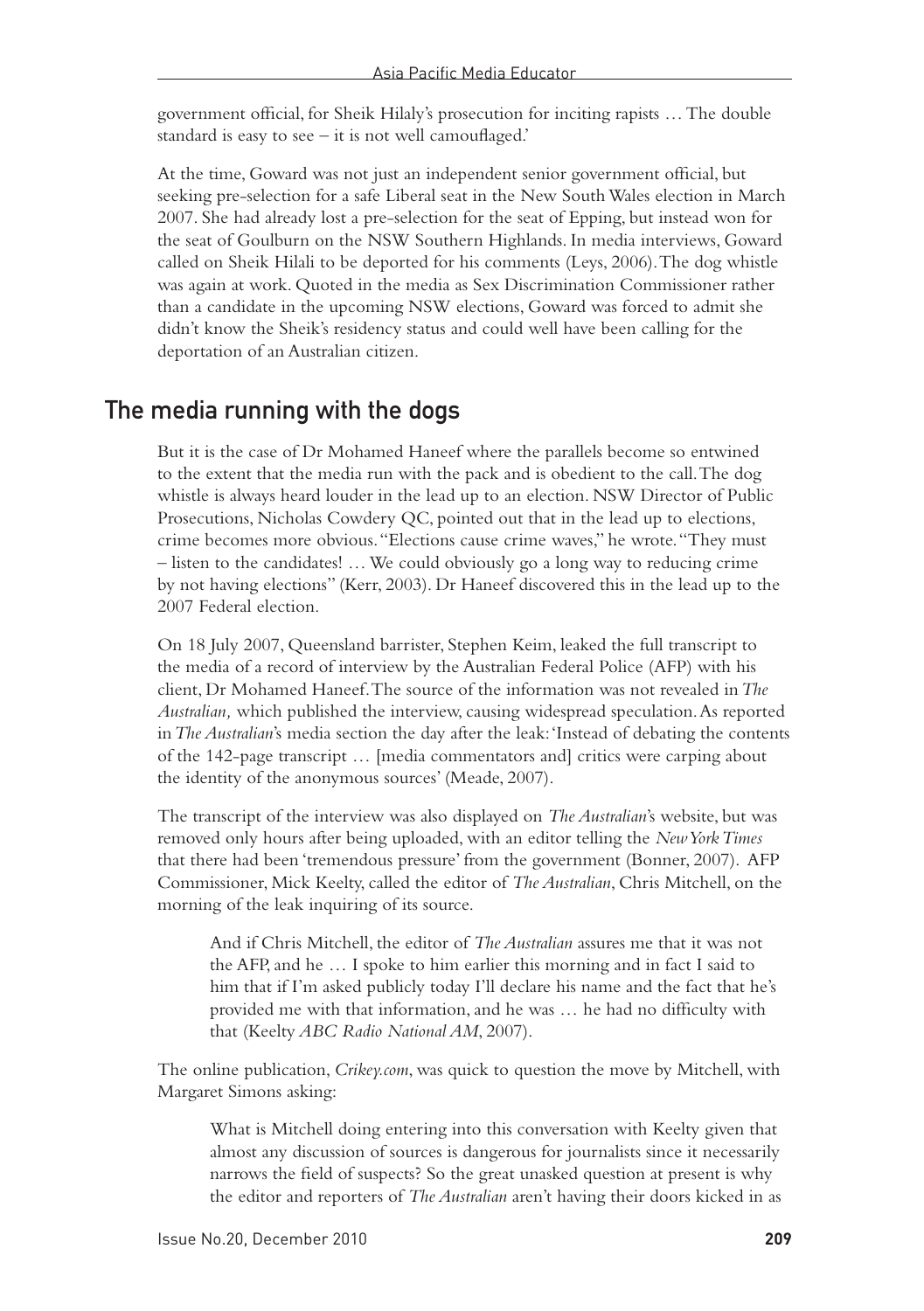we speak. Presumably Mitchell's conversation with Keelty has forestalled any such action (Simons, 2007).

Mitchell defended his actions, stating: 'You would have to be a moron to think that the leak came from the AFP. They would never leak something like that. I am not going to subject the paper to another search' (Meade, 2007). Writing for *The Sydney Morning Herald,* Richard Ackland said, 'The wiser course would have been to say nothing, and the excuse of the editor was not much of a line' (Ackland, 2007).

For Dr Haneef, despite being granted bail in Brisbane, then Minister for Immigration, Kevin Andrews, enacted a contingency plan between the AFP and immigration officials to cancel Dr Haneef's visa, citing confidential information. The public was not given any information other than Dr Haneef was dangerous. The case of Dr Haneef saw an email that demonstrated the Gold Coast doctor had no prior knowledge of the attack in Glasgow (see McKenna, M., 'Haneef evidence withheld', *The Australian*, April 30, 2008).

Since the Haneef case, under Labor, comments made by politicians continue to disrupt public perception during terrorism trials. Attorney General Robert McClelland recently called the verdicts against six of the Barwon 13, the culmination of Australia's 'most successful terror prosecution', even though the jury was still considering a verdict for two of the accused (Maley and Rout, 2008).

Greg Barns, a barrister appearing for the defence in the Barwon 13 terrorism trial wrote in *Crikey.com* that "Australia's anti-terror laws are so sweeping in their reach that they are embedding into our criminal justice system the repugnant concept of guilt by association" (Barns, 2008). He argues that this amounts to thought crime and so is Orwellian in nature.

The other aspect of these laws, which is troubling, is that an organization can be a terrorist organization even if it has no terrorist act in mind. It is enough that a person subscribes to the philosophy of violence with the purpose of achieving a political end (Barns, 2008).

Therefore what someone says and thinks can now be considered criminal. The dog whistle is insidious precisely because of its inherent intellectual dishonesty and for what it doesn't say. It leaves suspicion hanging in the political air, ensuring that debate on emergency matters is, at best, polluted discourse. It is also fair to add here that the dog whistle provides an opportunity for politicians to justify punitive, discriminatory, racist and xenophobic discourse and policy in a politicised state of emergency context, when the usual laws and diplomacy do not tolerate such overt responses.

'In Weather Chaos, a Case for Global Warming' Justin Gillis wrote in *The New York Times* (August 14, 2010): "The floods battered New England, then Nashville, then Arkansas, then Oklahoma — and were followed by a deluge in Pakistan that has upended the lives of 20 million people." The dog whistle in the title signifies blame for the floods on carbon dioxide emissions from cars, industry and power generation, so bringing problems to the atmosphere. However, the reality is that the immediate cause of flooding is directly related to the physical on-the-ground localised human activity upstream. Heavy rain falling on already full dams surrounded by deforested mountains leaves water no other path but to pound downwards, picking up everything it its path, increasing velocity as it goes. With no natural vegetation to absorb and slow the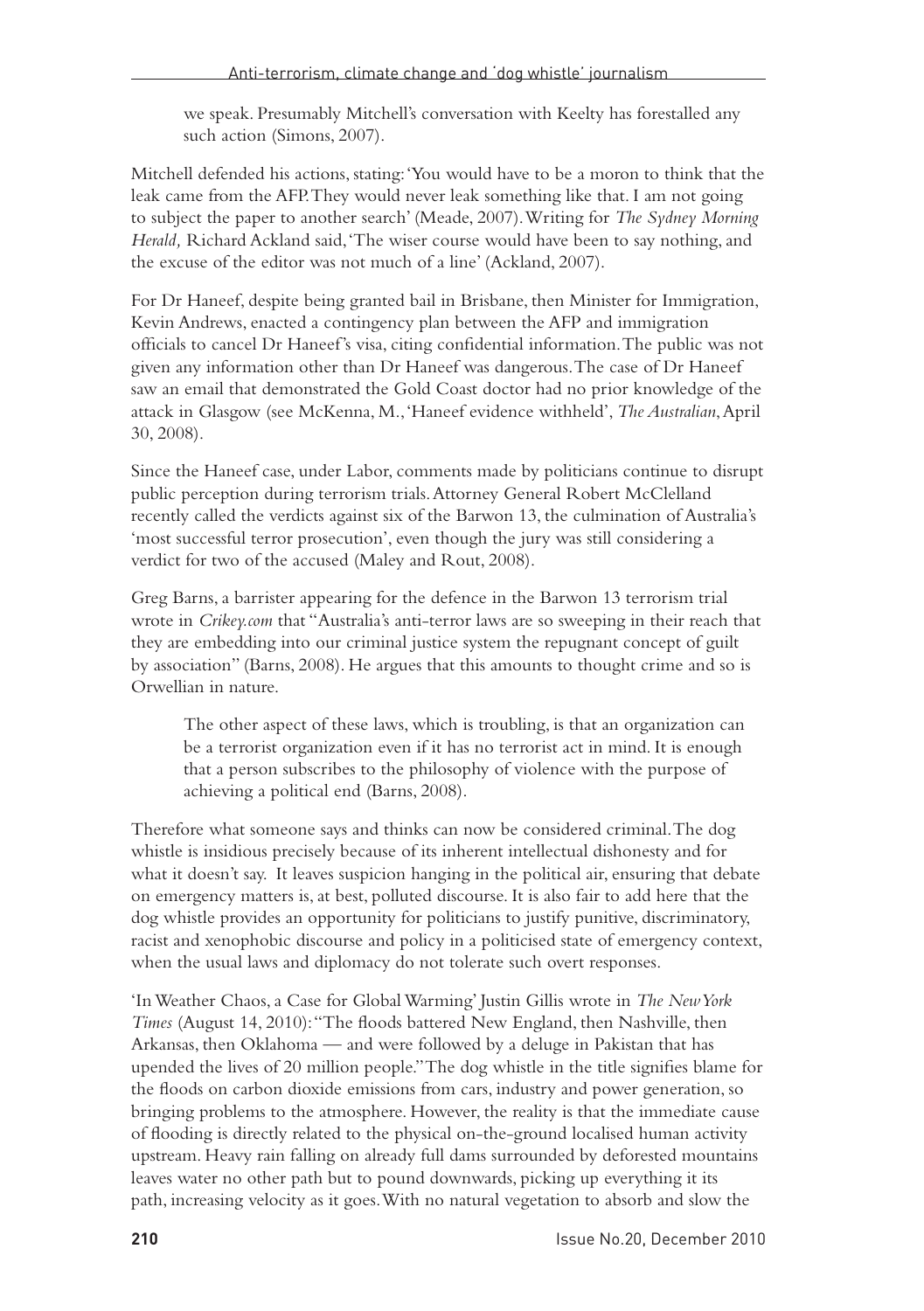impact of rain, in many cases whole mountainsides wash into rivers, increasing eroded load as it goes (China and Pakistan recently). This mechanism is simple, physical and observable and the ethics of responsible reporting are lost when mention is made of global warming in this context. Soils that usually sustain life, grow crops and sequester carbon are washed away in such floods. Revegetation and agriculture now may be impossible in many parts of Pakistan.

### Applications for journalism education

Journalism education must continually refer to the basic obligation of the news media in informing the public right to know in order to help maintain a functioning democracy. Without an acutely educated scepticism, news media workers fall prey to the seductive and political tune of the dog whistle. However, well educated, sceptical and diligent investigative journalists will initially have to secure work by going along with the mainstream dog whistle agenda. Journalism educators therefore must develop a dual skill base for their students. Educators must develop integrity and fearlessness in student journalists, encouraging them to be sceptical and investigative, while also providing them with learning experiences that develop abilities to maintain crucial and strategic mainstream employability. Thus, journalism educators have to somehow develop in students the ability to be highly adept chameleons, enabling them to adapt to a range of working environments.

In providing journalism students with provocative and yet safe hypothetical case studies for learning, educators can motivate students to actively expose truth. The 'provocative' aspect in the assignment hypothetical is crucial to elicit strong student response with subsequent highly motivated action.

Guided research into climate change firstly notes the myth of 'scientific consensus'. Then it is noted how many local environmental emergencies on the ground and in the waterways continue to be ignored. In being referred to scientific and peer-reviewed papers, students find there are a range of valid scientific views on how environmental degradation might be mitigated. Students discover that what is left out of news amounts to critical information about alternative and proven action in mitigating environmental damage on the ground, resulting from human activity - in the soils, creeks, rivers, lakes and oceans - rather than specifically in the atmosphere.

A third year Bachelor of Communications investigative reporting subject at University of Wollongong has been the site where this technique was applied over the last two years. 17 The 'provocative' hypothetical serves as the first assignment, where students are provided with an unpublished scientific academic paper, leaked by a source in absolute confidence.

The 'hypothetical' anonymous 'source' insists the information is reliable and that it will undo the whole theory on man-induced 'carbon dioxide only culprit' global warming and climate change. Students are required to design a series of features around climate change, to be run in their local newspaper each weekend in a month's time. Students are also to consider ethics and law in respect to confidentiality, which they have accepted in receiving the document and associated material. Thus, a brief summary of the main legal and ethical danger points is critical in their report.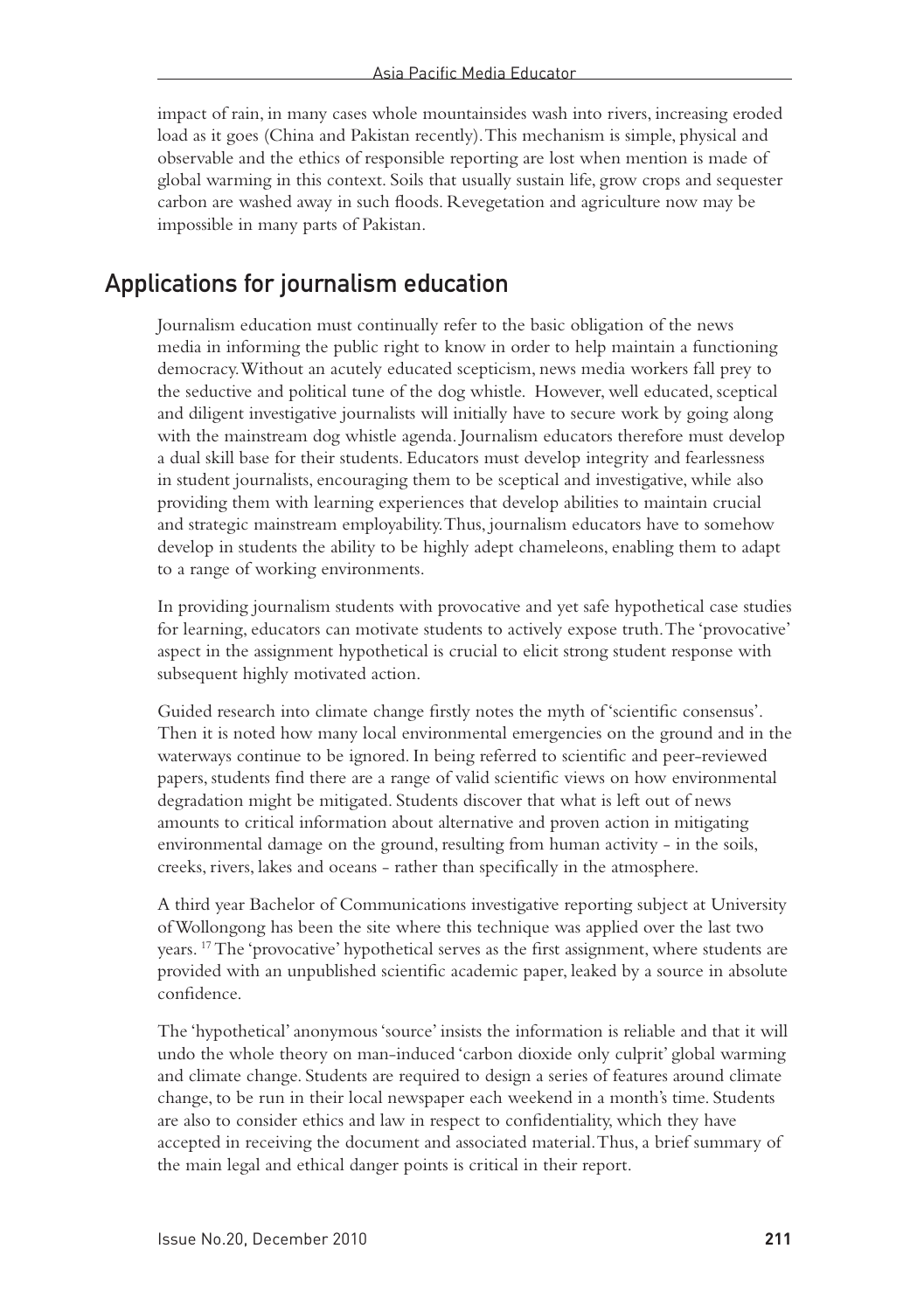Students realise from their initial read that they may have a journalistic coup in being among the first to report such an exposé. In checking the veracity of the paper they quickly determine that the argument is based on authentic documents from many scientific sources. The required assignment is a pitch to the editor, in the form of a research report of 1000 words, including point form diary.

Despite their realisation of the extent of inaccuracy and bias in media reporting on global warming and climate change, student planned features for the mainstream media must be designed carefully, even conservatively. Students learn from this exercise the requirement of news media culture – play it safe. No newspaper would run anything too removed from the dominant view on climate variability.

Students see that policy, economics and desire for profit appear to be driving the selective use of scientific data. Fear of catastrophic climate change, melting ice and rising sea levels reinforces the emergency and so justifies worldwide carbon-trading. Online research easily reveals that the carbon markets are already in place and trading while deforestation continues. A great deal of deforestation is illegal and is not accurately accounted for in climate modeling. Students quickly understand that messaging to set public opinion is not being focused on a single reality, so the message for cleaning up the environment is confused in a sea of division and squabble over whether climate change is a plausible theory or not.

The same big American banks that made billions of dollars from sub prime derivatives that caused the 2008 world economy to collapse are now poised to make billions from carbon trading. Already, organized crime has usurped parts of European cap and trade markets and it is easy to envisage the potential for short selling on shareholders globally. Students begin to recognize the news media's failing in reporting the potential for another bubble and yet another crash, once a trading scheme for reducing carbon emissions is set in law by the US Senate. Computer assisted research also shows that the number of nuclear power plants being built or near commissioning have proliferated since global warming became an issue. Students also saw Australian climate scientists, as guests on a range of ABC public broadcaster websites and programs, strongly advocating nuclear power. 18

Student responses ranged from exposing connections between the ETS and the lucrative carbon cap and trade markets and international banks like Goldman Sachs; to the finding that in 2006 the quasi US government entity, Fannie Mae set up a patent on cap and trade exchange. A primary source for bloggers on this story was Bloomberg in 2006. 19

The US Patent and Trade Office approved patent number 6904336 on November 7, 2006, immediately after Democrats took control of Congress. The patent had little to do with Fannie Mae's charter on affordable mortgages; rather, it would have provided Fannie Mae a legalised trading advantage within the potential carbon cap and trade legislation. 20 The confidential and leaked 'hypothetical' paper as supplied to students demonstrates that deforestation has the same effects on climate as those of accumulating greenhouse gases. For some 10,000 years deforestation has steadily increased, argues the 119-page leaked and confidential paper, therefore conclusions in science about greenhouse gases simply cannot be made while deforestation continues, often illegally and undetected. Students cited research by scientists working in the Amazon basin, which shows how extensive clear felling interferes with the water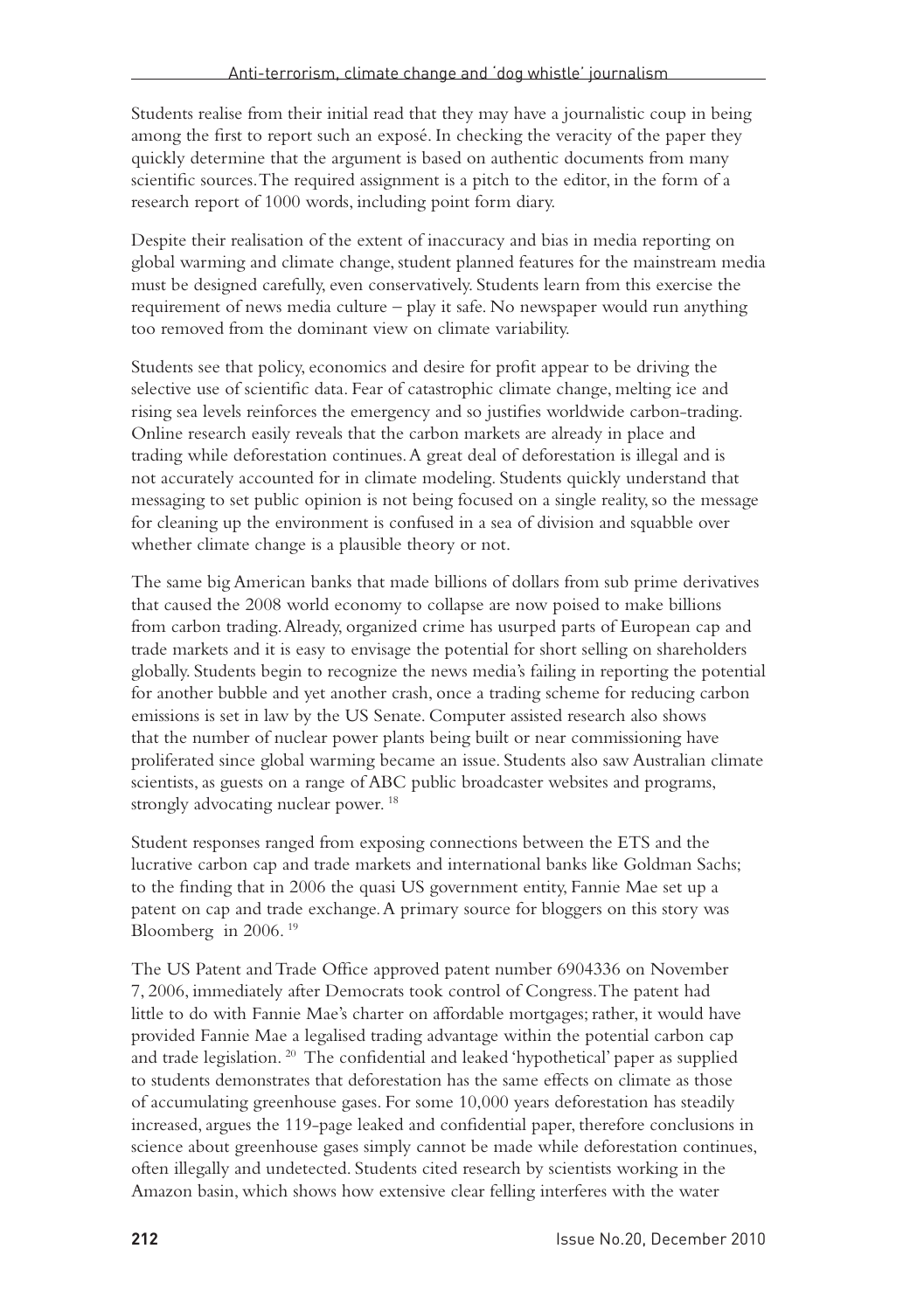cycle and so a range of large scale 'climate change' symptoms appear (Dickinson & Henderson-Sellers, 2006).

By removing surface texture in forests, trees and scrub - wind patterns change and there are changes in albedo. Drying of the soil will follow with the potential for soil erosion and biomass loss. Soil fertility will collapse, while temperature extremes and reduced precipitation follow – essentially anthropogenic climate variability. The mainstream news media have not provided necessary public enlightenment on what is likely to be the best solution to abate climate change. Stop deforestation and initiate tree planting on a global scale and it might be possible to restore the naturally filtering ecosystems and biodiversity, and then perhaps, the weather patterns will normalize.

#### **Notes**

- 1 http://www.dailymail.co.uk/news/article-1245599/David-Kelly-post-mortem-kept-secret-70-years-doctors-accuse-Lord-Hutton-concealing-vital-information.html
- 2 http://www.collide-a-scape.com/2010/04/23/an-inconvenient-provocateur/
- 3 http://omniclimate.wordpress.com/?s=Willis+vs.+The+CRU%3A+A+History+of+%28FOI %29+Evasion http://blogs.telegraph.co.uk/news/jamesdelingpole/100024548/climategate-is-the-british-

government-conspiring-not-to-prosecute/

- 4 http://www.smh.com.au/environment/climate-email-mess-hits-australia-20091204-kb39. html
- 5 http://wattsupwiththat.com/2010/04/22/dial-m-for-mangled-wikipedia-and-environmentcanada-caught-with-temperature-data-errors/
- 6 http://www.rnw.nl/english/article/sea-level-blunder-enrages-dutch-minister
- 7 http://www.abc.net.au/lateline/content/2008/s2624781.htm
- 8 http://www.telegraph.co.uk/earth/environment/climatechange/7128624/BBC-criticised-forscientific-cheap-sensationalism.html
- 9 http://www.timesonline.co.uk/tol/news/environment/article6999975.ece
- 10 http://www.roymorgan.com/news/polls/2010/4458/
- 11 Boulten's November 2006 Opening Speech was exhibited a week later within the exhibition at Gallery Barry Keldoulis, Sydney. On YouTube the following year: http://www.youtube. com/watch?v=fdMoJyAKXvk
- 12 http://en.wikipedia.org/wiki/1998\_Australian\_waterfront\_dispute
- 13 http://en.wikipedia.org/wiki/Children\_Overboard\_Affair
- 14 http://news.theage.com.au/breaking-news-national/federal-police-to-enforce-greenhouselaw-20090612-c56f.html
- 16 http://www.theaustralian.com.au/news/nation/edited-transcript-of-sheik-hilalis-speech/ story-e6frg6nf-1111112425808
- 17 Wikiversity site for JOUR301: http://en.wikiversity.org/wiki/Investigative\_Reporting/ Global\_warming
- 18 See Professor Barry Brook: http://blogs.abc.net.au/events/copenhagen/
- 19 http://www.bloomberg.com/apps/news?pid=newsarchive&sid=aDkAbYu5DtX8
- 20 http://newsessentials.blogspot.com/2010/04/fannie-mae-owns-patent-on-cap-and-trade.html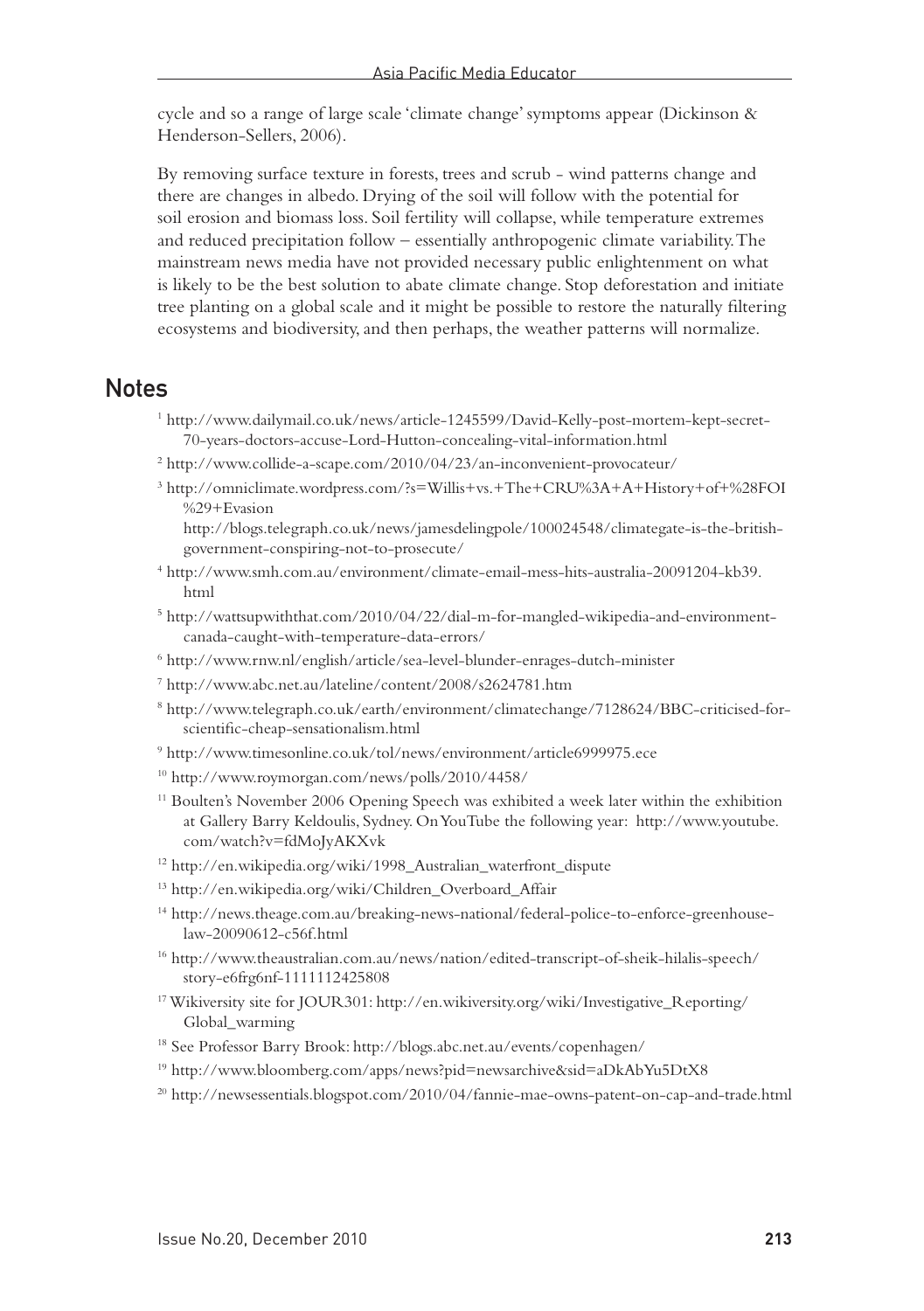#### References

- Ackland, R. (2007). *A Concoction Registering Well Over the Limit*, Sydney Morning Herald. Retrieved 29 May 2010: http://www.smh.com.au/news/opinion/a-concoction-registering-well-over-thelimit/2007/07/19/1184559954100.html
- *Australian Associated Press Pty Limited (AAP) "Breaking News"* in *The Age* (2007, May 1 7:19PM). DFAT issues Sri Lanka travel warning. Retrieved 29 May 2010: http://www.theage.com. au/news/National/DFAT-issues-Sri-Lanka-travel-warning/2007/05/01/1177788135349. html
- *ABC Radio National AM* (2007). Leaked Haneef transcript could affect court: Keelty. Retrieved 29 May 2010: http://www.abc.net.au/am/content/2007/s1981358.htm

Balogh, S., Markson, S. & Leys, N. (2008, 16 November). George Bush cold shoulders Kevin Rudd at G20, *The DailyTelegraph*. Retrieved 29 May 2010: http://www.news.com.au/dailytelegraph/story/0,,24657935-5001021,00.html

- Barns, G. (2008) Anti-terror laws bring out the thought police. Crikey. Retrieved 29 May 2010: http://www.crikey.com.au/Politics/20080917-Anti-terror-laws-bring-out-the-thoughtpolice.html
- Bonner, R. (2005). Australia arrests 16 in terror sweep, *The New York Times.* Retrieved 29 May 2010: http://www.nytimes.com/2005/11/08/world/asia/08iht-australia.html?\_r=1
- Bonner, R. (2007). Transcript Shows Doctor Cooperated With Australian Investigators, *New York Times.* Retrieved 29 May 2010: http://www.nytimes.com/2007/07/19/world/ asia/19australia.html
- Boulten, P. (2006). *Opening Speech Debra Dawes' Cover-Up Exhibition* in Blackall, D. *Dog whistle* (video) YouTube. Retrieved 29 May 2010: http://www.youtube.com/ watch?v=fdMoJyAKXvk
- Boulten, P. in Madden, J. (2007). Justice at risk in climate of fear, *The Australian Online.* Retrieved 4 April 2009:

http://www.theaustralian.news.com.au/story/0,20867,22026126-601,00. html?from=public\_rss

- Caldwell, A. (2006). The World Today, *ABC Local Radio*. Retrieved 29 May 2010: http://www. abc.net.au/worldtoday/content/2006/s1721146.htm
- Dickinson, R. & Henderson-Sellers, A. (2006) *Modelling tropical deforestation: A study of GCM land-surface parametrizations.* Quarterly Journal of the Royal Meteorological Society, Volume 114 Issue 480, Pages 439 – 462. Retrieved on 4 May 2009: http://www3.interscience.wiley.com/journal/113523015/ abstract?CRETRY=1&SRETRY=0
- Forbes, M. (2005). *More sinister reasons for diplomat's expulsion, The Sun-Herald:* Retrieved 29 May  $2010$

http://www.smh.com.au/news/World/More-sinister-reasons-for-diplomats-expulsi on/2005/02/19/1108709487766.html

- Keelty, M. (2008, January 29), *Terrorism: Policing's New Paradigm.* Speech to The Sydney Institute.
- Kerr, J. (2003). *Wanted John and Lucy: Rescue by force, Silverwater Prison, 25 March 1999,*  (Paperback) Ice. p. 202.
- Kovack, B. & Rosenstiel, T. (2001), *The Elements of Journalism: What People Should Know and the Public Should Expect,* Three Rivers Press, New York.
- Leys, N. (2006). Goward Calls for Expulsion of Hilali, *The Australian.* Retrieved 29 May 2010: http://www.theaustralian.news.com.au/story/0,20867,20652780-2702,00.html
- Maley, P. & Rout, M. (2008). Attorney General attacked over terror trial boast, *The Australian.*  Retrieved 29 May 2010:

http://www.theaustralian.news.com.au/story/0,,24363379-2702,00.html?from=public\_rss